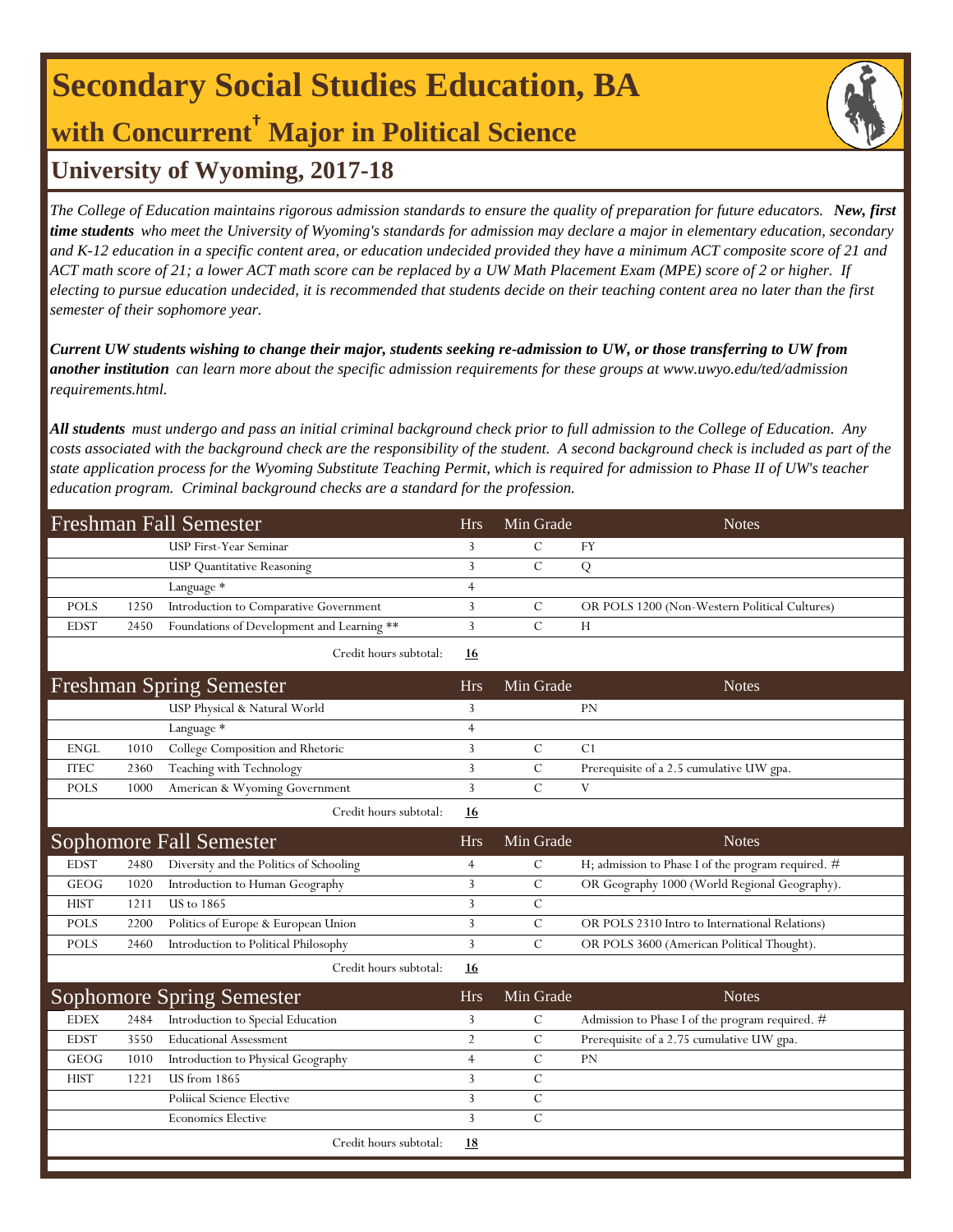## **Secondary Social Studies Education, BA**

## **with Concurrent† Major in Political Science**

### **University of Wyoming, 2017-18**

|             |      | <b>Junior Fall Semester</b>                       | <b>Hrs</b>     | Min Grade     | <b>Notes</b>                                                              |
|-------------|------|---------------------------------------------------|----------------|---------------|---------------------------------------------------------------------------|
| <b>HIST</b> | 1110 | <b>Western Civilization I</b>                     | 3              | С             | OR HIST 1320 (World History to 1750).                                     |
| <b>POLS</b> | 4100 | Constitutional Law: Institutional Powers          | 3              | $\mathcal{C}$ |                                                                           |
|             |      | <b>Upper Division Political Science Elective</b>  | 3              | C             |                                                                           |
|             |      | <b>Political Science Elective</b>                 | 3              | C             |                                                                           |
|             |      | Psychology Elective                               | 3              | $\mathcal{C}$ |                                                                           |
|             |      | Credit hours subtotal:                            | <u>15</u>      |               |                                                                           |
|             |      | <b>Junior Spring Semester</b>                     | <b>Hrs</b>     | Min Grade     | <b>Notes</b>                                                              |
| <b>EDST</b> | 3000 | Teacher as Practitioner                           | 6              | C             | C2; admission to Phase II of the program required. #                      |
| <b>HIST</b> | 1120 | <b>Western Civilization II</b>                    | 3              | $\mathcal{C}$ | OR HIST 1330 (World History since 1750).                                  |
|             |      | <b>Upper Division Political Science Electives</b> | 6              | $\mathcal{C}$ |                                                                           |
|             |      | Credit hours subtotal:                            | 15             |               |                                                                           |
|             |      | <b>Senior Fall Semester</b>                       | <b>Hrs</b>     | Min Grade     | <b>Notes</b>                                                              |
| <b>EDSE</b> | 3273 | Methods I: Secondary Social Studies Education     | 3              | $\mathcal{C}$ | Admission to Phase IIIa of the program required. #                        |
| <b>EDSE</b> | 4273 | Methods II: Secondary Social Studies Education    | $\overline{4}$ | C             | C3; admission to Phase IIIa of the program required. #                    |
|             |      | Political Science Seminar                         | 3              | C             |                                                                           |
|             |      | <b>Upper Division Political Science Elective</b>  | 3              | $\mathcal{C}$ |                                                                           |
|             |      | Sociology or Anthropology Elective                | 3              |               |                                                                           |
|             |      | Credit hours subtotal:                            | 16             |               |                                                                           |
|             |      | <b>Senior Spring Semester</b>                     | <b>Hrs</b>     | Min Grade     | <b>Notes</b>                                                              |
| <b>EDSE</b> | 4500 | Residency in Teaching                             | 15             | S             | Admission to Phase IIIb of the program required; offered S/U<br>only. $#$ |
|             |      | Credit hours subtotal:                            | 15             |               |                                                                           |
|             |      | <b>TOTAL CREDIT HOURS:</b>                        | 127            |               |                                                                           |

This is a guide for course work in the major; actual course sequence may vary by student. Please refer to the online student degree evaluation, and consult with an academic advisor. • Not all courses are offered every semester and some electives may have prerequisites. Students should review the course descriptions in the *University Catalog* and consult with their academic advisor to plan accordingly.

#### **University of Wyoming requirements:**

Students must have a minimum cumulative GPA of 2.0 to graduate. • Students must complete 42 hours of upper division (3000-level or above) coursework, 30 of which must be from the University of Wyoming. • Courses must be taken for a letter grade unless offered only for S/U. • University Studies Program (USP) Human Culture (H) and Physical & Natural World (PN) courses must be taken outside of the major subject, but can be cross-listed with the major.

#### **College of Education requirements:**

This plan assumes student college readiness. Students should be able to start taking 1000-level courses the first semester of college. All professional education courses must be completed with a grade of C or higher. Grades of C- or lower will not satisfy this requirement.